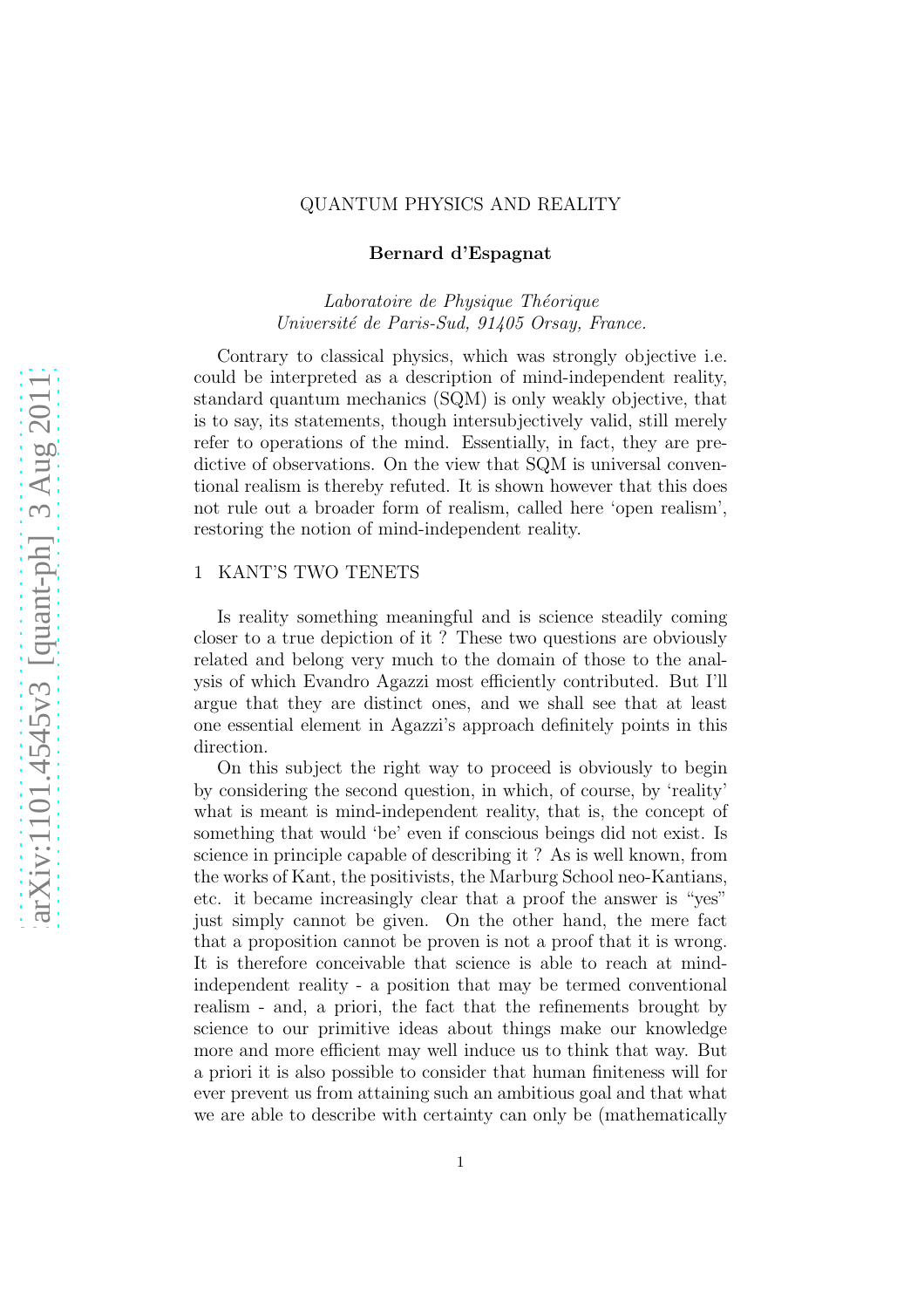synthesized) relations between observed phenomena.

A fact that incited not only philosophers but also theoretically minded scientists to show a preference for the second standpoint was that, by successfully restricting the basic concepts to just a few ones - some of which, such as inertia, quite disconnected from direct experience - and correspondingly emphasizing the role of laws, the Galilean revolution gave credit to the view that far from being a (tentative) description of the intrinsic properties of objects science might just be a construction grounded on prescriptive principles chosen a priori, in the sense of not being dictated by experience, and justified a posteriori through the fact that the observable consequences of the science derived from them agree with what is actually observed. Kant is generally considered to be, not really the originator but at least the main promoter of this idea, which indeed may be said to constitute one of the two fundamental tenets of his philosophy. Which, of course, immediately raises the issue of how the said principles are to be chosen. And to this question Kant also gave quite a definite answer. So definite indeed that we may take it to be the second fundamental tenet of his thinking (in his writings the distinction between the two is hardly drawn but J.Petitot [1] pertinently stressed its rational necessity). It is the view that the principles in question are given a priori - that is, once and for all by the very structure of our sensibility and understanding.

Both tenets have a mentalist flavor. However, while mentalism is quite explicitly at the core of the second one, in the first one it is somewhat secondary. There, it merely corresponds to the fact that instead of being dictated by the external world the prescriptive principles are chosen by us (with however the redoubtable final check that the overall theory they generate has to agree with observed data). But it implies nothing as to the nature of these principles so that a priori it may well be that those that work - that yield a theory matching with what is observed - happen to be compatible with an interpretation of the said theory as being a faithful description of mind-independent reality.

And indeed it is worth noting that this is more or less the direction in which the situation evolved during, roughly speaking, the classical era. For, in fact, the inferences Kant had drawn from his second tenet - such as the view that since we cannot but perceive objects as being embedded in a three-dimensional Euclidean space the physical space has to be three-dimensional and Euclidean - very soon became untenable. Followers of Kant were therefore obliged to progressively weaken the importance they imparted to this tenet to reject the psychological foundation of Kantism, as is often said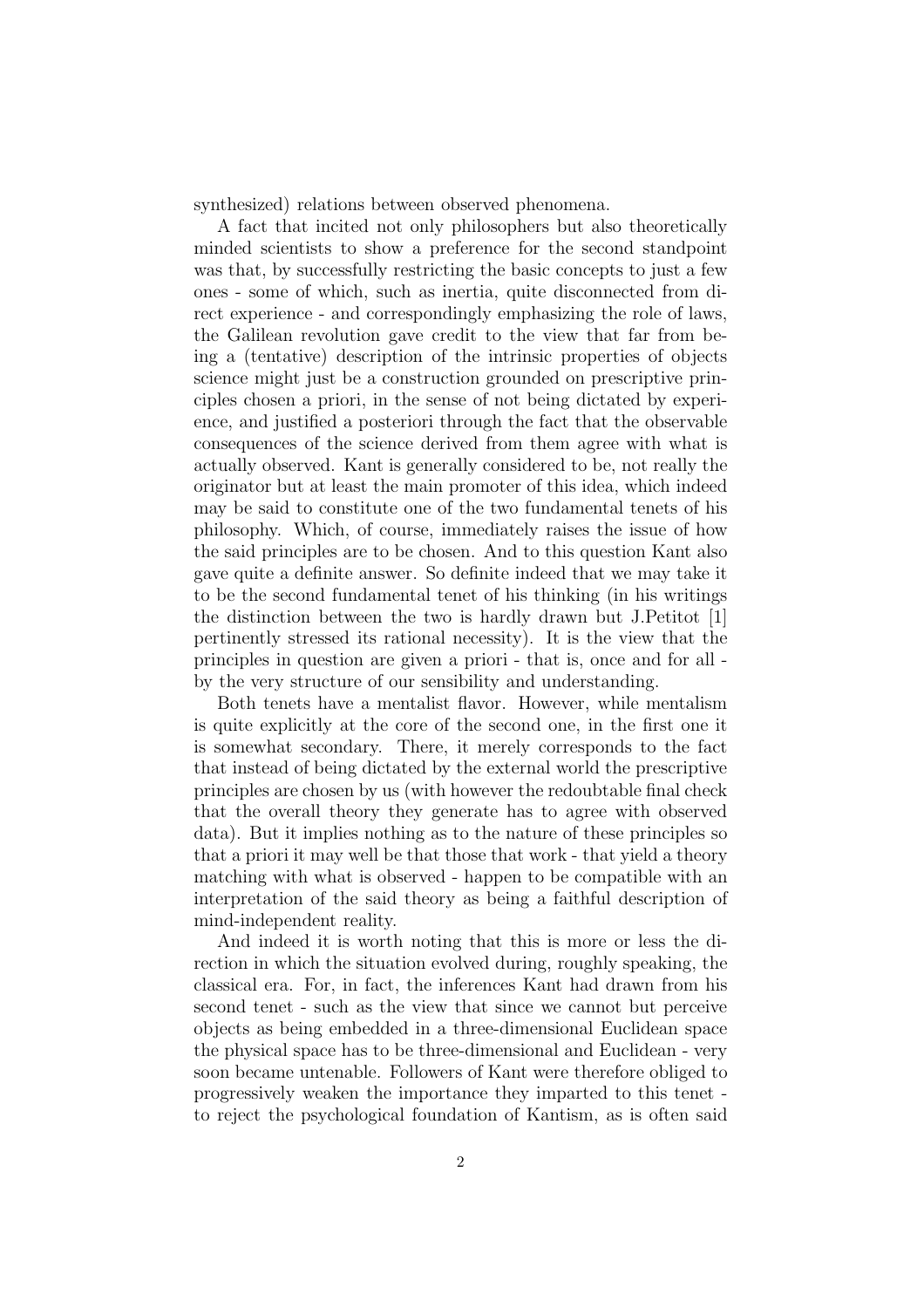- and finally drop it altogether. Correlatively, as Michael Friedman showed in detail [2], while holding fast to the first tenet they repeatedly had to change its prescriptive principles, going from the three basic Newton's laws to Einstein's principle of equivalence, via Helmholtz' 'principle of free mobility' and the special relativity principles. Such a sequence of changes, which has been termed relativization of the a priori, clearly would not have been possible if Kant's second tenet had been kept : the basic structures of human sensibility and understanding do not change so fast! Two points, in this, are worth noticing.

One is the fact that the expression "a priori" does not carry the same meaning in the two tenets. In the second one it has the original sense of something that cannot change since, by definition, it is given right at the start, once and for all, independently of our observing and theorizing. In the first tenet its meaning is much weaker and somewhat akin to that of a working hypothesis, even though a fully general, basic one.

The other point is that, as already observed, the first tenet, considered in isolation, is not, by nature, incompatible with the view that science reveals or will in the long run reveal what mindindependent reality truly is; for it may well happen that the successful prescriptive principles, though not consciously chosen with the purpose that they be compatible with the said view, still turn out to be so, perhaps because their progenitor was intuitively inclined to think that the view in question had to be true.

In other terms, a physicist of the early twenties, impressed by Einstein's achievements, could legitimately consider that the latter's fruitful method of deriving new physical concepts from pure mathematics had put him on the track of the truly good concepts, those by means of which the human mind may expect to, finally, describe mind-independent reality as it really is. And he could consider that on thinking this way he was not parting with what, in Kant's doctrine, remained unaltered and significant for research (what we called his 'first tenet'). Anyhow it is a fact that mature Einstein was a realist himself and that the 'prescriptive principles' (to use Kantian language) that he put forth are interpretable - and were quite unambiguously interpreted by him - as referring to mind-independent reality.

What all this seems to show is that, while the acceptance of Kant's above defined 'second tenet' implies ipso facto the logical necessity of adhering to a mentalistic interpretation of physics, neither the Galilean revolution nor even (contrary to a widely held view) the acceptance of the main lines of Kant's teaching entail the said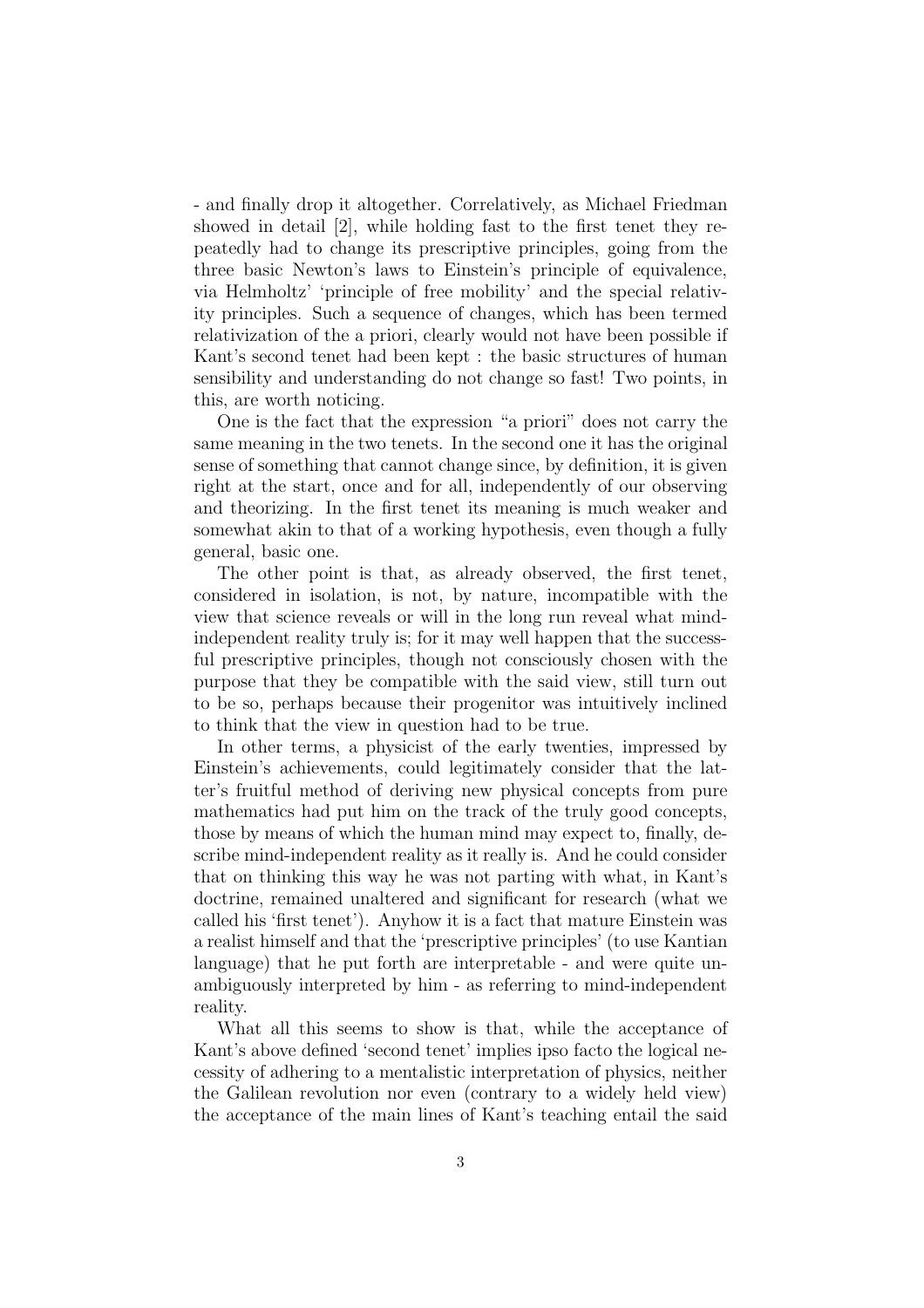necessity, provided that the acceptance in question be that, not of Kant's original doctrine but of a restriction of it to its 'first tenet' which just means: to what it was bound anyhow to evolve to, due to the fact that after Kant's time the 'prescriptive principles' of both geometry and physics had to be altered in ways that left practically no place for psychological elements.

This however is not to say that due to this evolution transcendentalism - meaning by this the general, philosophical conception put forward by Kant and developed as well as amended by his successors - merged into conventional realism. But in, say, the early nineteentwenties the remaining difference between the two was essentially of an a priori and philosophical nature. It rested on the facts that theoretical physics is a mathematical synthesis of phenomena and that in transcendentalism it is generally considered an axiom that to interpret this synthesis as being, or as leading to, a faithful reconstruction of mind-independent reality would amount to attribute to the human mind powers exceeding its finiteness. Conventional realism obviously rejects the said axiom, so that clearly, in spite of the evolution transcendentalism had to undergo as we saw, between it and conventional realism a difference remained whose very nature - that of being a difference between two a priori conceptions of the capacities of the human mind - made it impossible that the question as to which doctrine is right be answered.

On the other hand it sometimes happens that by changing some elements in the debate science truly sheds light on philosophical problems. And we'll see in the next Section that such is the case with this one.

## 2 QUANTUM PHYSIC'S 'WEAK' OBJECTIVITY

Up to the stage at which our schematic historical review led us, that is to the last and culminating achievements of classical physics, adepts of conventional realism could, as we saw, rationally entertain a strong belief not only in the existence but also in the accessibility of mind-independent reality. True, the legitimacy of this standpoint rested on the postulate - rejected by Kantians as above noted - that human mind is endowed with all the concepts that 'fit' reality. But, after all, up to the advent of quantum mechanics this postulate seemed validated: Indeed, for a long time theories could be expressed just in terms of simple, fully intuitive concepts: space, position, motion, force etc. And we observed that later on - when these concepts proved insufficient - theories such as general relativity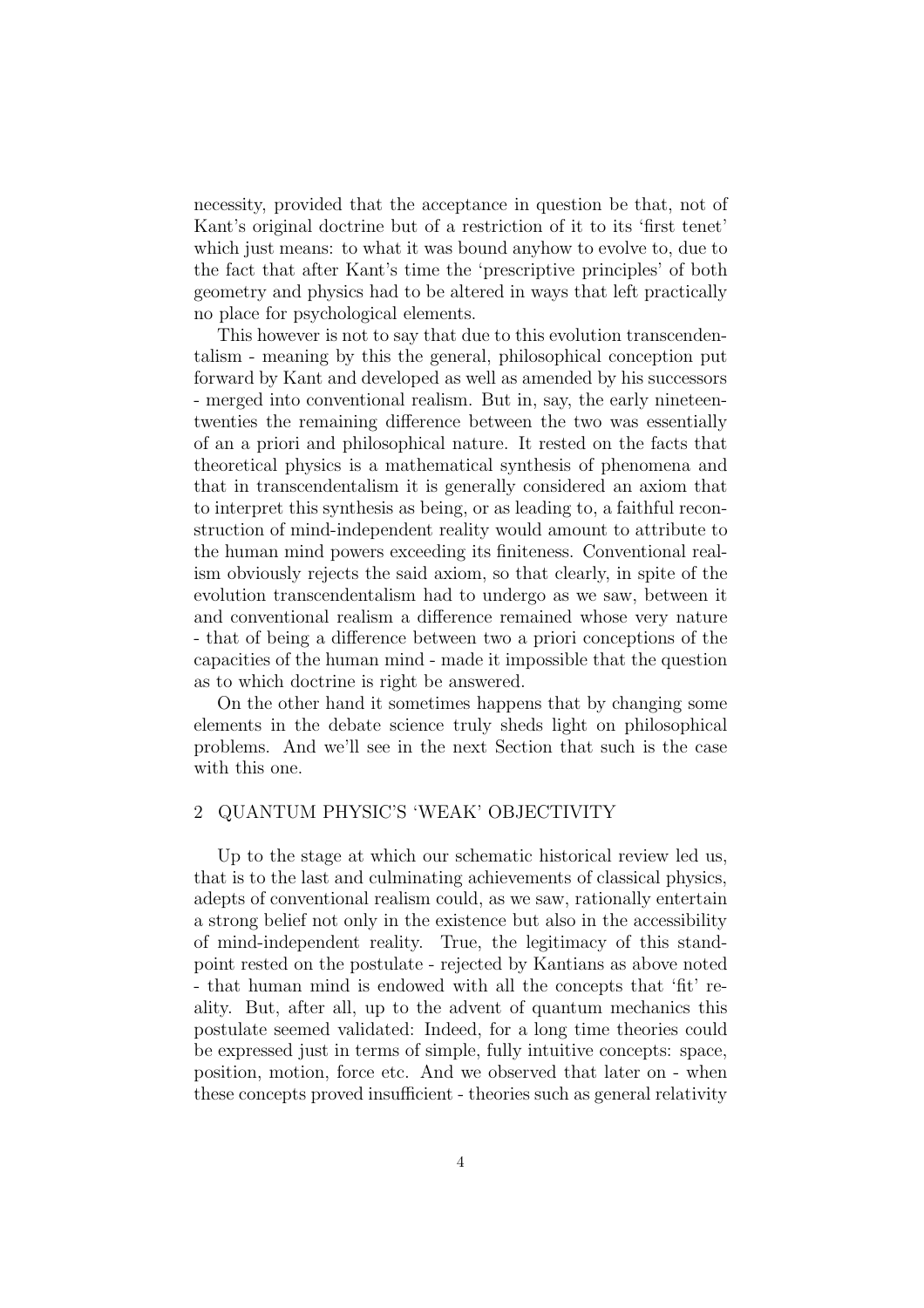could successfully make use of similarly descriptive concepts, such as curved space, borrowed, this time, from mathematics.

On the advent of quantum mechanics it could naturally be hoped that it too would prove consistent with conventional realism. And indeed this hope was entertained, not really by the founding fathers of the theory, Bohr, Heisenberg etc. (even though the latter linked it with realism [3], but in another acceptation of that word) but, as it seems, by many of their successors. But was it fulfilled ? As long as we consider but static problems, such as calculating eigenvalues and the like, we may be tempted to answer "yes", for these problems are indeed qualitatively similar to classical ones. In some cases however what quantum mechanics yields is only the probability that, upon measurement of such and such a quantity, such and such value should be found (the 'Born rule'). And at this place a discrepancy with conventional realism appears since when we say "should be found" we implicitly refer to somebody who finds, or to some detection device conceived of by human beings for the purpose of detecting. Admittedly, in everyday life the corresponding difficulty is easily removed. Instead of saying "the probability is so and so that if we have a look at this card we'll see a King" it suffices to say "the probability is so and so that this card is a King", thus attributing the need for probabilities probabilities just to lack of information. But this explanation calls for the existence of hidden variables and cannot therefore be transposed to standard quantum mechanics (SQM) that is, to the quantum formalism supplemented by the no hidden variable hypothesis. The point is that in such cases what SQM yields are just measures attached to the various possibilities. For imparting a meaning to them, hidden parameters being barred out, we have no other alternative than to resort to the facts that a measurement is a question and that a question cannot have several mutually incompatible answers. We *decide* therefore that the measures in question are probabilities of this or that result: an argument that involves the notion "measurement" in a very specific way, not detachable, as it seems, from voluntary action.

Admittedly, from the time of Louis de Broglie and David Bohm to the present one a number of brilliant physicists put forward theories that by introducing hidden variables could indeed reconcile conventional realism with the whole experimentally verifiable content of nonrelativistic quantum theory. Most interesting new vistas were opened thereby and indeed this line of research is still active and rightly so. It is fair to say however that up to now the efforts in this direction could no solve all difficulties, particularly concerning the matching with relativity theory, and that, consequently, no such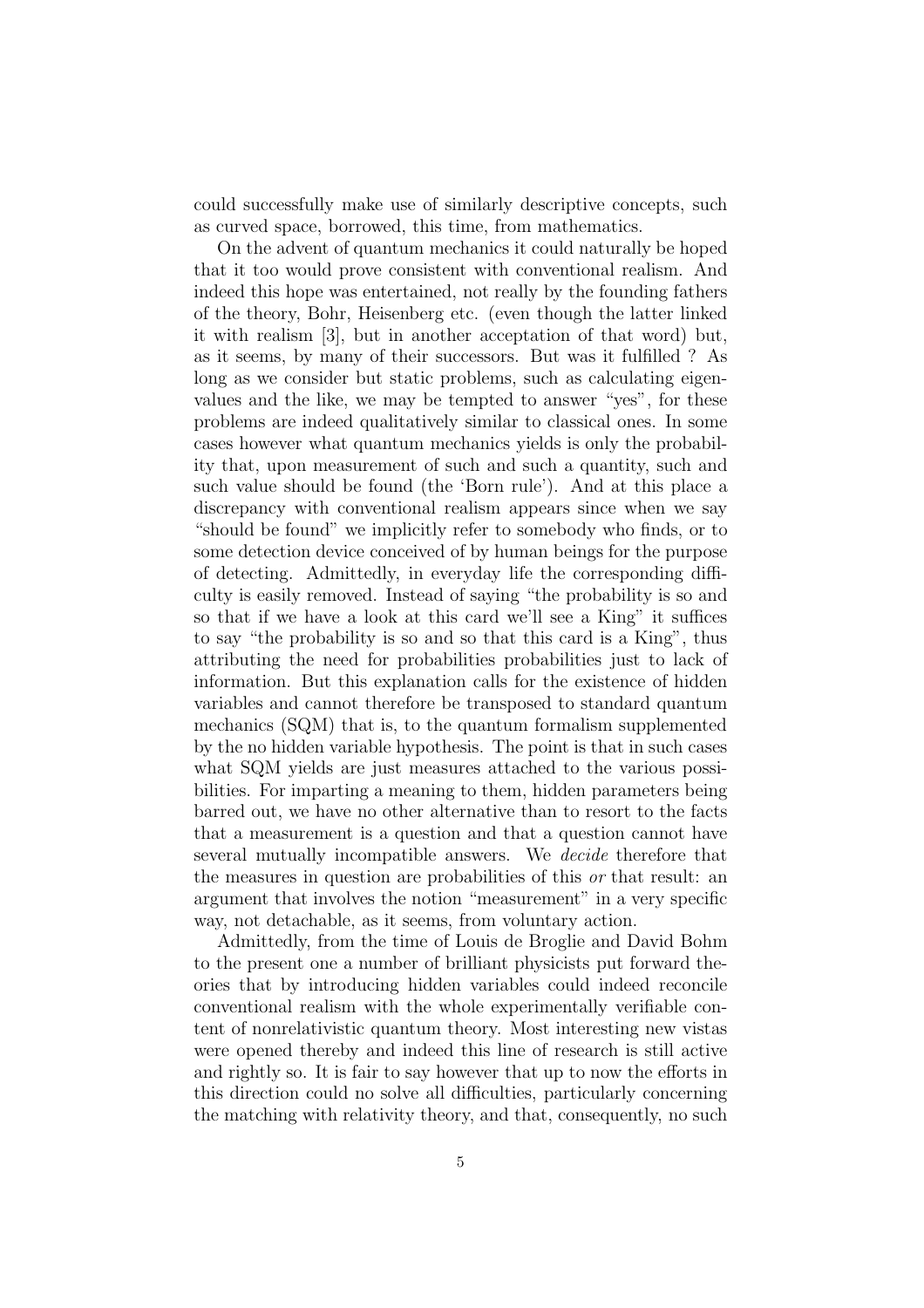theory could gain general acceptance.

True, the (standard) quantum mechanical probabilistic statements can still be considered objective since they are valid for anybody. But clearly, contrary to those of classical physics (with due reservation concerning classical statistical physics) they are not expressed in terms a conventional realist would be happy with, since they involve us whereas in order to agree with conventional realism a statement should bear on what exists, not on what we see or intend to do. Statements of such a type I proposed to call "weakly objective" [4] in contrast with those, called "strongly objective", that a conventional realist can take to be bearing on mind-independent re-ality<sup>[1](#page-5-0)</sup>. While in theoretical works this particular difference between classical and standard quantum physics is quite often left implicit, personally I consider it an essential one since in my view it is the decisive fact that renders standard quantum mechanics incompatible with conventional realism. Note that according to Kantism all scientific statements are weakly objective only. But within that doctrine they are so just because, in it, the finiteness of the human mind capacities has been posited a priori as an axiom. In standard quantum mechanics that same feature is an inherent element of the very structure of the theory so successfully used to account for observed data, an argument that, in my opinion and also, I think, in that of most scientists, has a greater weight. As just noted, since the set of the quantum mechanical axioms includes the Born rule standard quantum mechanics is but weakly objective and this in turn implies that according to this theory conventional realism cannot hold true at atomic magnitude scale. Admittedly it could a priori be hoped that, at least, it would somehow hold true at the macroscopic level; and indeed when decoherence theory appeared, at first some of its promoters seemed to believe it could be interpreted that way. But it soon became clear that this is not really the case<sup>[2](#page-5-1)</sup>. Mu-

<span id="page-5-1"></span>2 In Zurek's 1982 seminal paper [7] on decoherence a remark seemed to mean that, just in

<span id="page-5-0"></span> $1$  Admittedly the fact that SQM is both weakly objective (i.e. intersubjective) and generally considered universal raises two conceptual problems. The first one is that, whereas classical physics could be developed without even mentioning mind, the fact in question, in view of the reference to "us" it implies, forces this vague, ill-defined notion into the picture. The second one is that minds are plural, which makes intersubjectivity something to be accounted for.

As a matter of fact, thinkers did not wait until the advent of quantum physics to start pondering over these problems. It is worth noting, however, that the first one did not worry them appreciably, the reason being that whoever does not entertain the predetermined idea that mind must be a product of matter has no reason to consider it to be one. As for the second one, note that intersubjectivity follows from the Born rule, so that in the eyes of whoever considers the Born rule an inherent part of SQM (or claim it can be derived from SQM's other axioms) intersubjectivity is accounted for by quantum theory. People reluctant to admit that much may still rest content on that matter by adopting Bitbol's view that : "the point of support of science is not an explicit assertion concerning what other human beings see and think; it is simply a practice of communication which anticipates or presupposes the prefect interchangeability of positions amongst the members of the linguistic community." [5]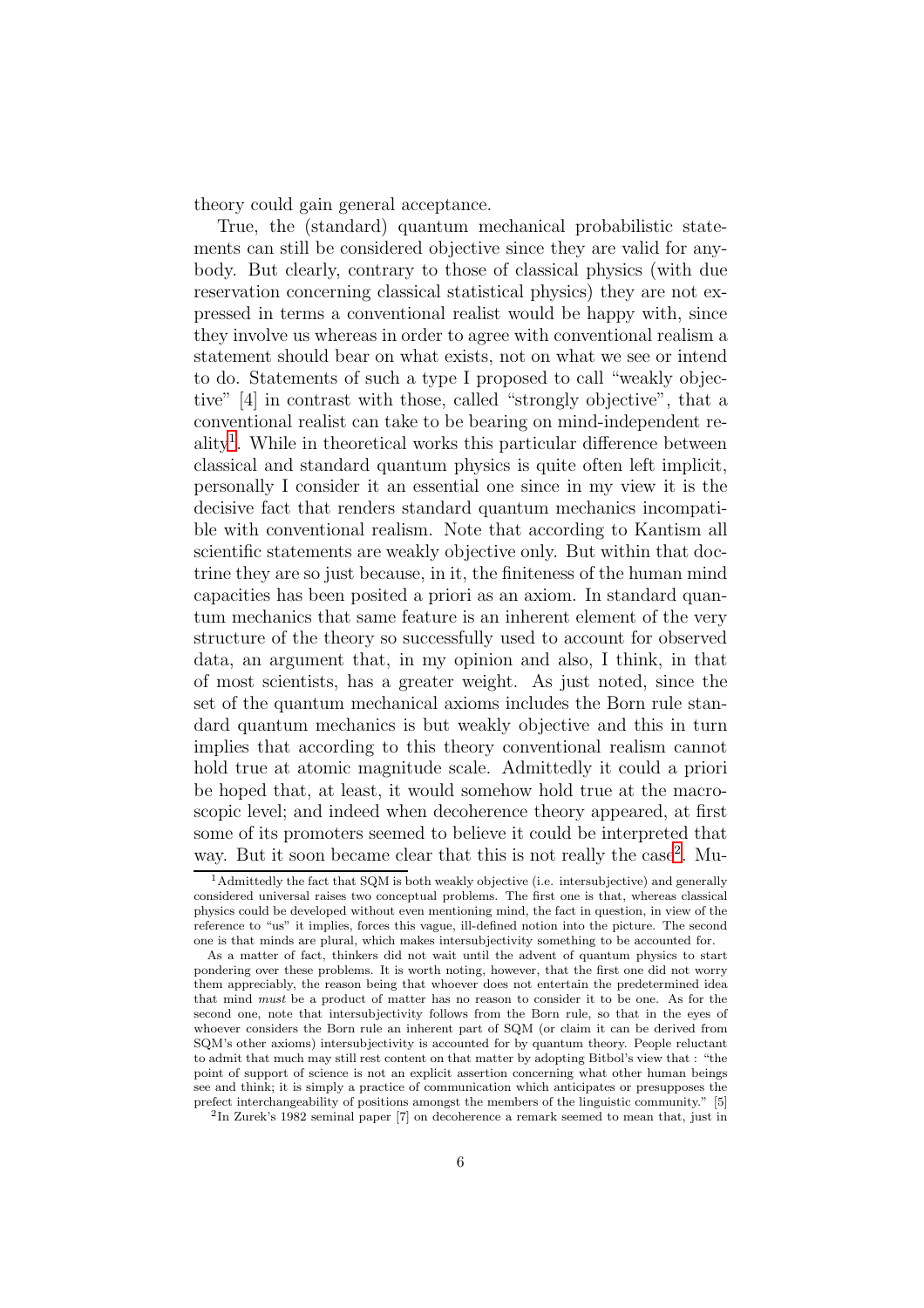tatis mutandis, similar remarks could be made concerning Everett's relative state theory and many other valiant attempts at somehow reintroducing strong objectivity in the picture while keeping to the view that standard quantum theory is universal. Obviously this is not a proper place to review all the numerous valuable efforts that were made along this line throughout the whole century last: a vast subject indeed, not susceptible of being summarized in a few pages. After having devoted much time and attention to its study (see Refs. [6] for a critical survey) what I may here confirm concerning it (and which all quantum theorists are aware of and is after all hardly surprising in view of the foregoing) is that, ingenious as all these interpretations are, all of them not only totally diverge from the commonsense picture of the world that we have in mind in our daily life<sup>[3](#page-6-0)</sup> but, what is more, are such that in them the link between what is claimed to 'really be' and what is observed is so strange, weak and indirect that its very existence gets extremely controversial.

Aware of the acuteness of the problem a number of conventional realists, remembering that no great theory is eternal, then considered the possibility that standard quantum theory should be replaced with a fully different one. Of course all its experimentally verified predictions had to be kept. But, as we know, along with them it also suggests something bizarre that normally is not observed, namely what we now call 'entanglement-at-a-distance' [14], which, within a realist viewpoint, would imply that when two particles have once interacted they somehow remain linked together at a distance by some mysterious eternal bound. Einstein, already, found this so-called nonseparability inacceptable. A priori the idea of a theory that would be free from such odd features seemed an attractive and realizable prospect. And it could be hoped that conventional realism would be recovered thereby.

As we know these hopes were not substantiated. In 1964 John Bell [16] proved - independently of any specific theory - that to assume both conventional realism and 'locality' (i.e. to bar out

virtue of decoherence, the instrument pointer already has, in every case and before we look, a definite position, period. This raised questions from such people as Elby [8], Healey [9], Bub [10] and myself [6], and later on Zurek explained that his statement had to be understood just in the sense that decoherence ('einselection') "allows observers to anticipate what states in the Hilbert space have a 'relatively objective existence' " [11], relatively objective existence being defined operationally, by means of a criterion involving imagined measurement sequences.

<span id="page-6-0"></span><sup>&</sup>lt;sup>3</sup>The search for such interpretations still actively goes on. In fact there are by now quite a number of them and, concerning my above mentioned survey, I have to grant that, extensive as it was meant to be, still some most interesting recent or fairly recent such proposals, such as those of Richard Healey [12], Michael Esfeld [13] and Carlo Rovelli [14] are not covered by it. Note however that all of them fall within the just described category in that none of them bears any resemblance with any of the various kinds of realism that laymen and philosophers normally have in mind when making use of that word.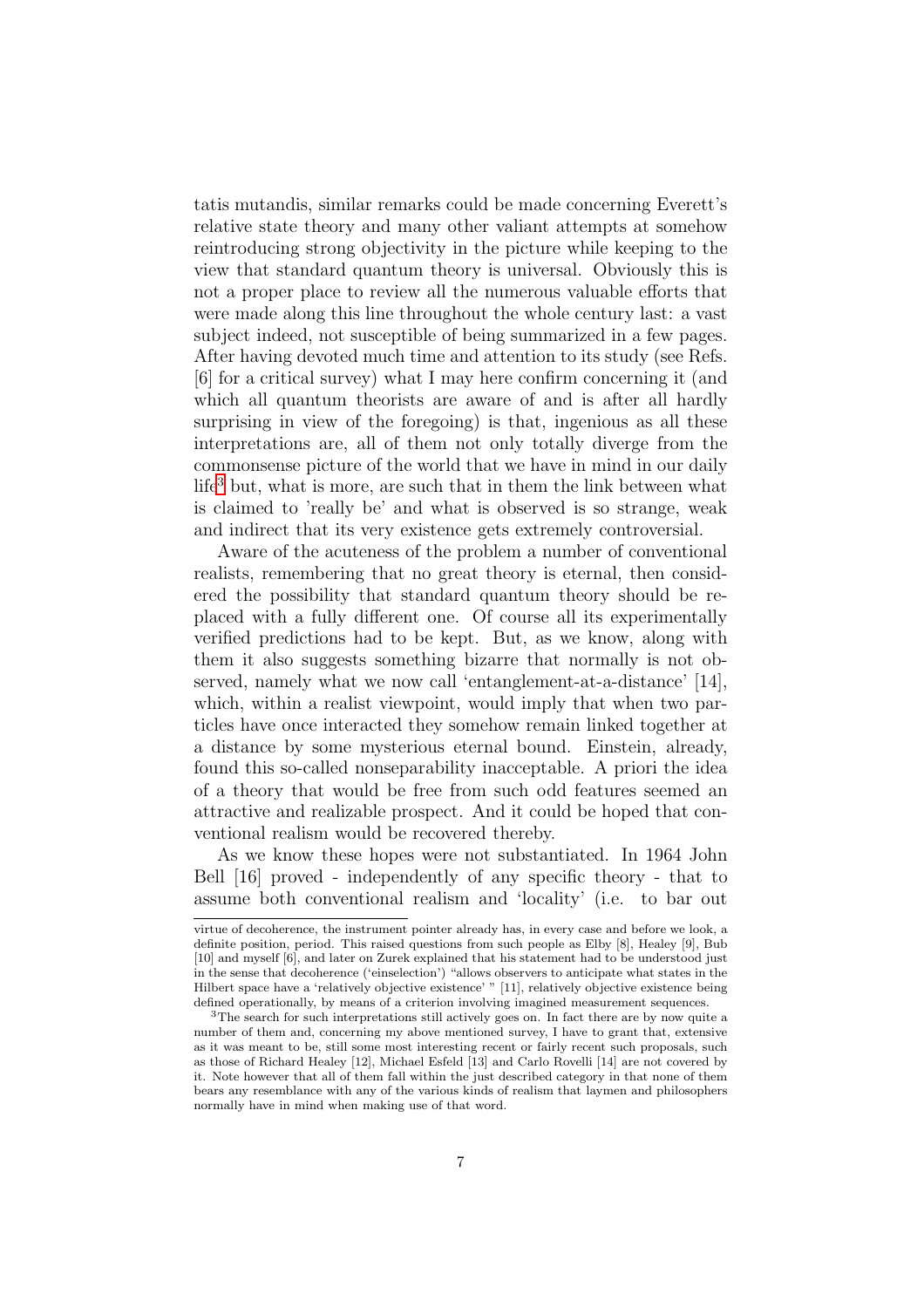any such things as the "mysterious bound at a distance") entails that some inequalities between measurable numbers must be satisfied whereas - he pointed out - they are violated by the quantum mechanical predictions. And indeed experiment confirmed this violation. By now, barring most incredible 'conspiracies' Bell's inequalities have been experimentally shown to be violated in a wide range of correlation phenomena involving not only photons [17] [18] [19] but also massive particles such as protons [20] and even systems such as heavy ions [21] and atomic ensembles [22]. It is true that practically all these experiments bore on systems conventionally labeled 'microscopic'. However it is notoriously impossible to draw a sharp distinction between macroscopic systems and microscopic systems endowed with mass so that, combining the just noted fact that nonseparability was observed on such systems with our knowledge that it is predicted by quantum mechanics - more and more con-sidered to be a predictively universal theory<sup>[4](#page-7-0)</sup> - we are led to the, if not strictly inescapable at least extremely well grounded conclusion that any scientifically sound realism we may conceive of should be one in which the locality condition is violated. Which means that this realism must radically differ from the commonsense sense one we have intuitively in  $\text{mind}^5$  $\text{mind}^5$ .

It should of course be remembered that since the Bell theorem does not include the no hidden variable assumption within its pre-misses<sup>[6](#page-7-2)</sup>, considered in isolation the experimentally observed violation of the Bell inequalities does not yield an answer to the question, central to the present quest, whether or not mind-independent reality is knowable in principle (the non-relativistic hidden variable Broglie-Bohm theory is an example of a theory compatible with the answer "yes it is"). But the said violation yields nevertheless a most important clue in this respect since it shows that even if, in

<span id="page-7-0"></span><sup>&</sup>lt;sup>4</sup>The nineteenth century progressive merging of magnetism with electrical science and optics with electromagnetism, followed in the twentieth century by the unification of electromagnetism and the weak nuclear force together withe the unified quantum treatment of this whole field and the strong nuclear forces is what convinced most physicists of the universality of the quantum laws (even though gravitation still remains outside the picture).

<span id="page-7-1"></span><sup>&</sup>lt;sup>5</sup>The question might be asked whether Agazzi's pertinent remark [23] that: "reality is investigated by every science from its own point of view, consisting in the fact that only certain aspects of reality are considered" makes it possible to refute the conclusion just arrived at. What, at first sight, speak for this possibility is the fact that sciences such as biology or neurology have laws of their own. However, it seems there can exist but one mind-independent reality and it is now well established that no science violates the laws of physics, so that what physics shows is impossible cannot be possible just because, within another science, other aspects of reality are considered. In other words, if such a science displays an 'aspect of reality' that is at variance with the conclusion we arrived at, a conventional realist will be forced to take that aspect - in a somewhat Kantian spirit - to be a mere phenomenon, that is, to merely be one of the ways mind-independent reality appears to all of us, due to our common sensorial and intellectual equipment.

<span id="page-7-2"></span> ${}^{6}$ Nor does it exclude it [24].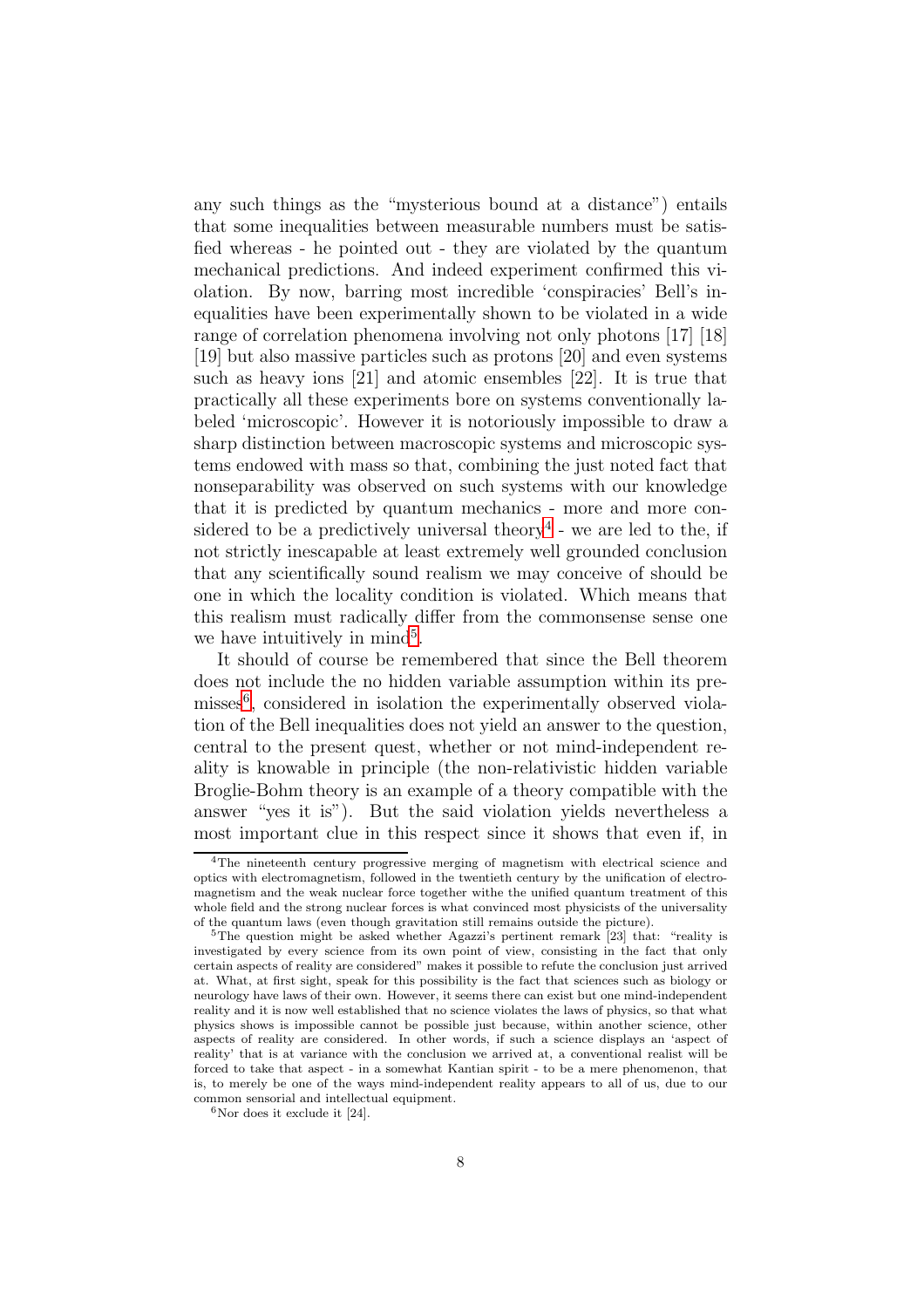the hope of recovering conventional realism, we dropped the no hidden variable assumption this would hardly help us since whatever description we could construct of mind-independent reality would anyhow basically differ from any image we try to build up of  $it^7$  $it^7$ .

Such a state of affairs may remind us of structural realism that is, the idea, already present in Poincaré's works  $[25]$ , that we know, not the objects themselves but only the relationships between them (the equations), one implication of which is that the monadic propositions contemporary physics makes use of when dealing with electrons, quarks and so on merely describe phenomena in the Kantian sense of the word.True, structural realism also implies that nevertheless we can know something of mind-independent reality, namely its structures, and this is an interesting idea. But independently of it the foregoing holds true. Consequently structural realism agrees with standard quantum theory in stating that electrons, quarks, atoms etc. and their attributes are not elements of mind-independent reality. To repeat, they are just phenomena, and constitute what may be called empirical reality.

To all this it should be added that under extremely general assumptions decoherence theory nicely accounts for the appearance (to us) of a classical world (with distinct macroscopic objects endowed with definite, robust attributes and so on), thus extending to macroscopic objects the above stated conclusion and sparing us the inconvenience of having to resort to the esoteric (though thinkable) idea that this classical world exists in an absolute sense even though the parts it is composed of do not enjoy such a status.

To this impressive list of scientific arguments speaking against conventional realism it is perhaps appropriate to add the well known "no God's eye view" one, a philosophical argument but still one often put forward by scientists. It consists in the observation that being ourselves parts of the world it is quite natural indeed that far from being a strongly objective picture the view we get of it should be highly dependent of our position within it, same as the view we have of a gulf when sitting on one of its beaches is altogether different from the (correct) one we should get of it were we on a plane or an orbiting satellite.

Considering that quantum theory is by now generally considered to be universally valid what all this shows is that concerning the question whether or not mind-independent reality is, in principle,

<span id="page-8-0"></span><sup>7</sup>Note that this is quite compatible with Agazzi's insistence on the fact that concerning the notion of reality no presupposition should be made bearing on its nature, "the only requirement we need for reality being therefore that of existing, and not that of existing as a reality of such-and-such a kind" [23].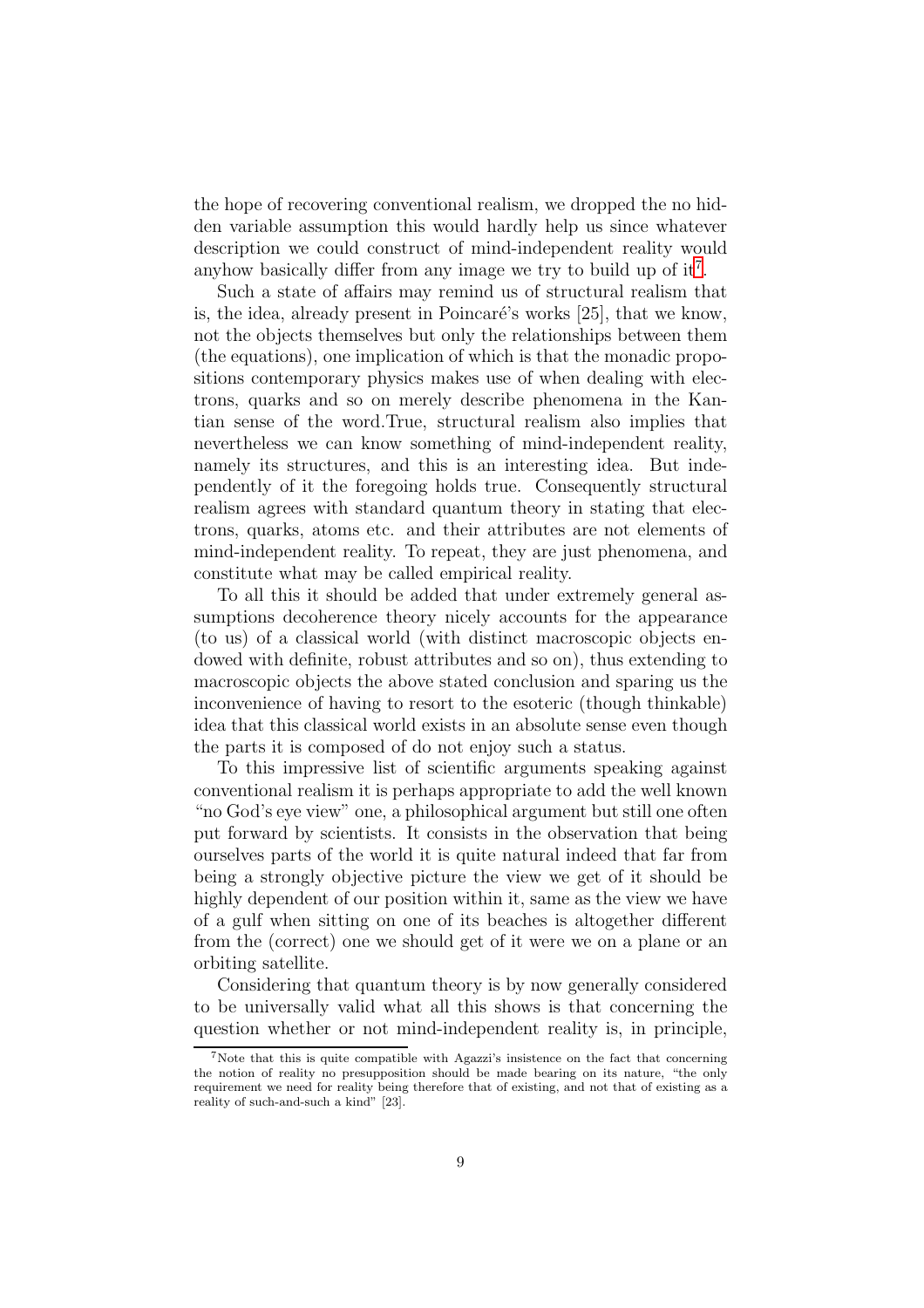scientifically knowable the advent of standard quantum mechanics radically turned the tables. For, as we saw, while at the end of the classical era the view that physical knowledge is, in essence, a description of mind-independent reality (even though its acquisition rests on freely imagining laws) seemed quite a legitimate and natural one, standard quantum mechanics is quite definitely uninterpretable that way since in it objectivity is but weak. In other terms, while both commonsense and classical physics strongly indicated that only the part of Kant's doctrine compatible with a naturalistic conception of knowledge - the part defined above as being its first tenet - had to be kept, nowadays if we want to make our general philosophical conceptions consistent with our confidence in contemporary physics - predominantly anchored on the basic axioms of standard quantum mechanics - we must give up this naturalistic interpretation altogether. This means that when Kant put forward an essentially mentalist conception of scientific knowledge he was basically on the right track.

Now does this imply he was right in putting forward his 'Copernician revolution'? The answer, of course, is yes if we identify the latter, as G.Boniolo did, with the axiom that "we are able to know, also perceptively, only what we have a theorization about" [26], for such a view is nothing else than the above first tenet. But the answer is "no" if if we take this revolution to have the more precise meaning: "while it remains true that the basic elements of physical knowledge are to be described, such descriptions must be given in terms of the a priori concepts dictated by the very structure of our sensibility and understanding", for then we cannot escape the pitfall that the said a priori concepts include Euclidean space and similar notions. In other words, while, as we saw, contemporary scientific knowledge can only be of a mentalist form (at least in physics), the way of being so Kant ascribed to it must be rejected. Fortunately standard quantum mechanics yields here a working answer for besides being weakly objective the probabilistic statements linked with the Born rule have another significant feature not obviously generalizable to all weakly objective statements: They are explicitly predictive of observational results. And it is a striking fact indeed that while, viewed as just rules for predicting future measurement outcomes the quantum mechanical axioms (with their apex, the Born Rule, included) were immensely fruitful in explaining and predicting effects and never led to erroneous predictions, all attempts at interpreting them as descriptive laws led, up to now, to hosts of consistency difficulties. This shows, I think, that quantum mechanics is in fact an essentially operationalist theory and that,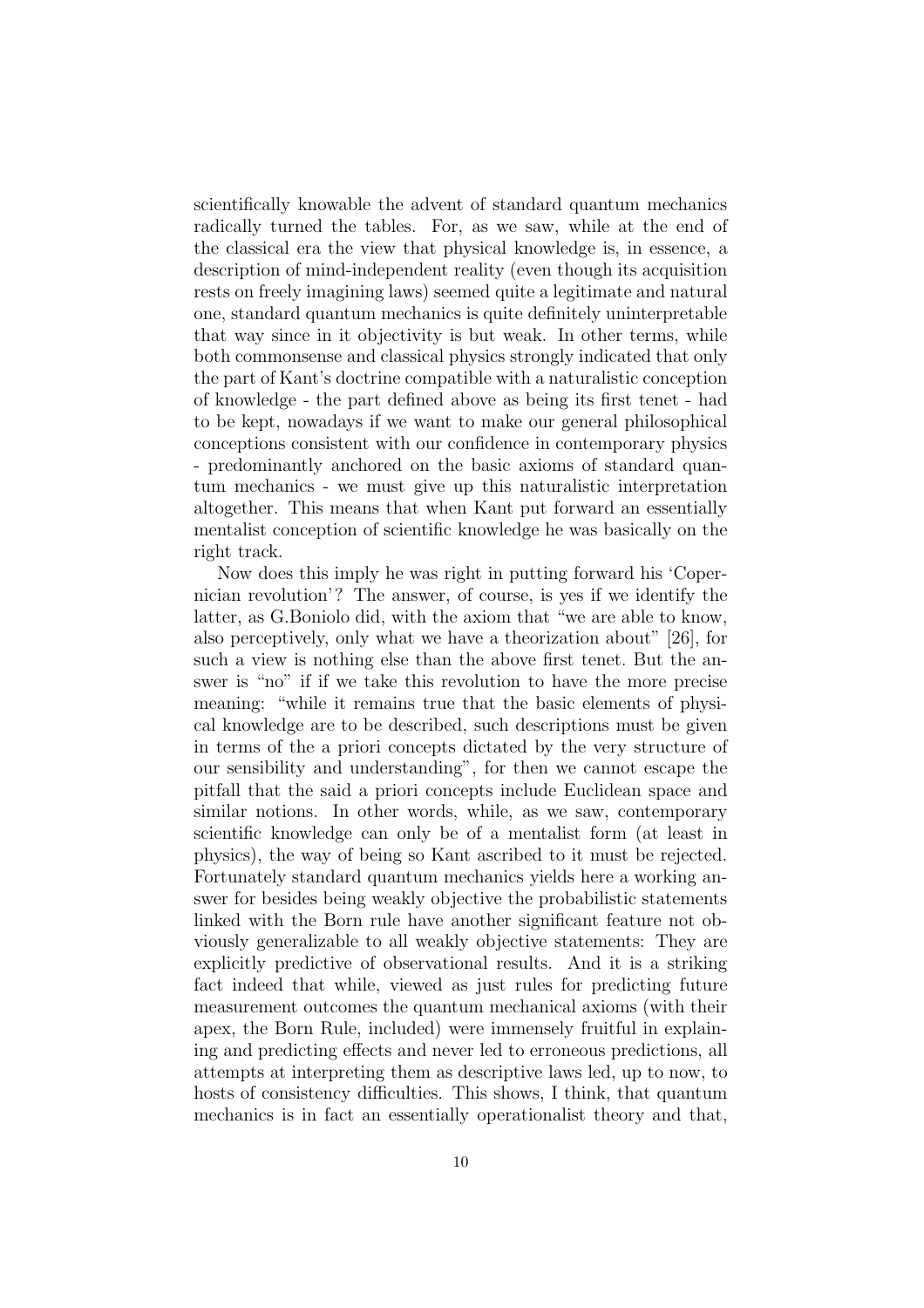as such, it does not describe anything - not even mere phenomena in the Kantian sense - except in a sort of figurative and somewhat allegoric way, grounded on abstractions being made from contexts that, if questions other than the one at hand were considered, could not be legitimately abstracted from.

But do these inferences, that I deem conclusive concerning physics and even science in general, imply that the notion of a mind-independent reality is altogether meaningless ? In the next sections I shall try to explain why I consider they do not.

# 3 ARGUMENTS INDICATING THAT THE MIND-INDEPENDENT REALITY NOTION HAS TO BE KEPT

When Kant put forward his conception he declared the thing-initself (another name for mind-independent reality) to be unknowable; but he carefully kept the notion. Later the neo-Kantians discarded it, but there are reasons for not following them on this issue. True, none of these reasons emerges from science. They all are but of a philosophical nature. However, I take the three following ones to be well worth considering.

#### Reason 1

This is just the fact that we are not permitted to believe in any theory we like. It recurrently happens that extremely ingenious theories, quite elegant mathematically, are disproved by experiments. Clearly something resists us and, though not impossible logically, the idea that also this something should be us seems in fact hardly conceivable. In other words there must exist something that is not mind-dependent. Scientists being deeply aware that their theories have to pass the test of experiment, this reason is presumably the one that will sound the most convincing to them.

#### Reason 2

As many thinkers pointed out, Descartes' Cogito does not prove the existence of a personal 'I'. Nor does it prove that thought does not derive from matter. And it is not a syllogism. But still, it expresses our inner experience of the existence of something - consciousness, thought - existing not just as a representation (for consciousness would then be a representation to itself, which makes no sense) but as something - the seat of representations - definitely more fundamental than any representation : in other words existing on a deeper mode. As we see, this inner experience we have suffices to show that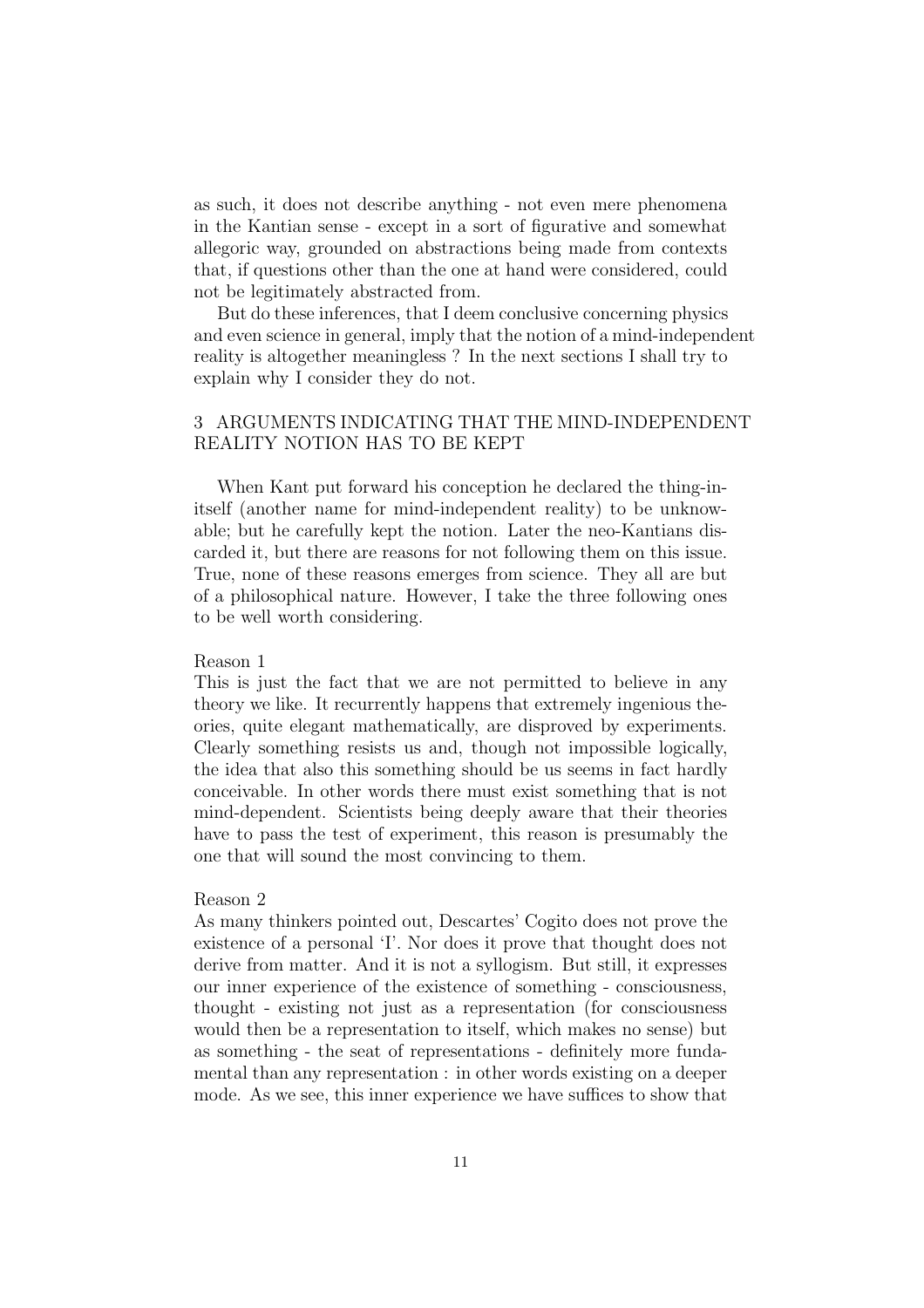such a notion of existing in a deeper mode than phenomena do, a mode we may agree to call 'in se', has a meaning. And, since to think one must first exist - and precisely in that sense - it is clear that such a basic notion of existence is prior to that of thought. Now, when things are considered under this light the idea that existence in se is not restricted to consciousness appears to be, if not compelling, at least extremely natural. Be it only because it would seem quite presumptuous indeed to believe that the whole of what exists in such a strong sense is, in essence, us.

### Reason 3

It is just the remark that at least in its most commonly received version [27]<sup>[8](#page-11-0)</sup> structural realism includes the assumption both that mind-independent reality exists and that most important elements of it - the objects - will for ever remain unknowable. Similarly one of the above mentioned objections to conventional realism, namely the 'no God's eye view' one, while showing that mind-independent reality is not knowable or at least, not as it really is, still obviously assumes that this reality exists. Consequently whoever grounds his/her rejection of conventional realism on either structural realism or the 'no God's eye view' argument cannot consistently deny the existence of the unknowable. He/she has to take the notion of an unknowable reality to be a meaningful one (and the same, of course, is true concerning the cosmologists who take the 'multiverses' notion into consideration).

A 'Reason 4' - considered very strong by the persons in the opinion of whom it is scientifically established that consciousness emerges from matter - is just that, obviously, neither transcendentalism nor the conceptions that, similarly, define whatever is meaningful by referring to sensations, perceptions etc., that is, ultimately, to consciousness, are logically compatible with the opinion in question. Personally I do not share the said opinion so that I do not take this fourth reason to be a valid one. Still, I believe it is one that has had a prominent role in inciting physicists to look for ways of recovering realism.

I think this state of affairs justifies a renewed attempt at philosophically reflecting about realism even though it is clear from the content of Section 2 that anyhow, whatever realism we may concoct

<span id="page-11-0"></span><sup>8</sup>The hypothesis has also been considered [28] that only structures are real, but there are objections to this [29], one of them (elementary but still not easily disposed of) being that relations without relata are unthinkable.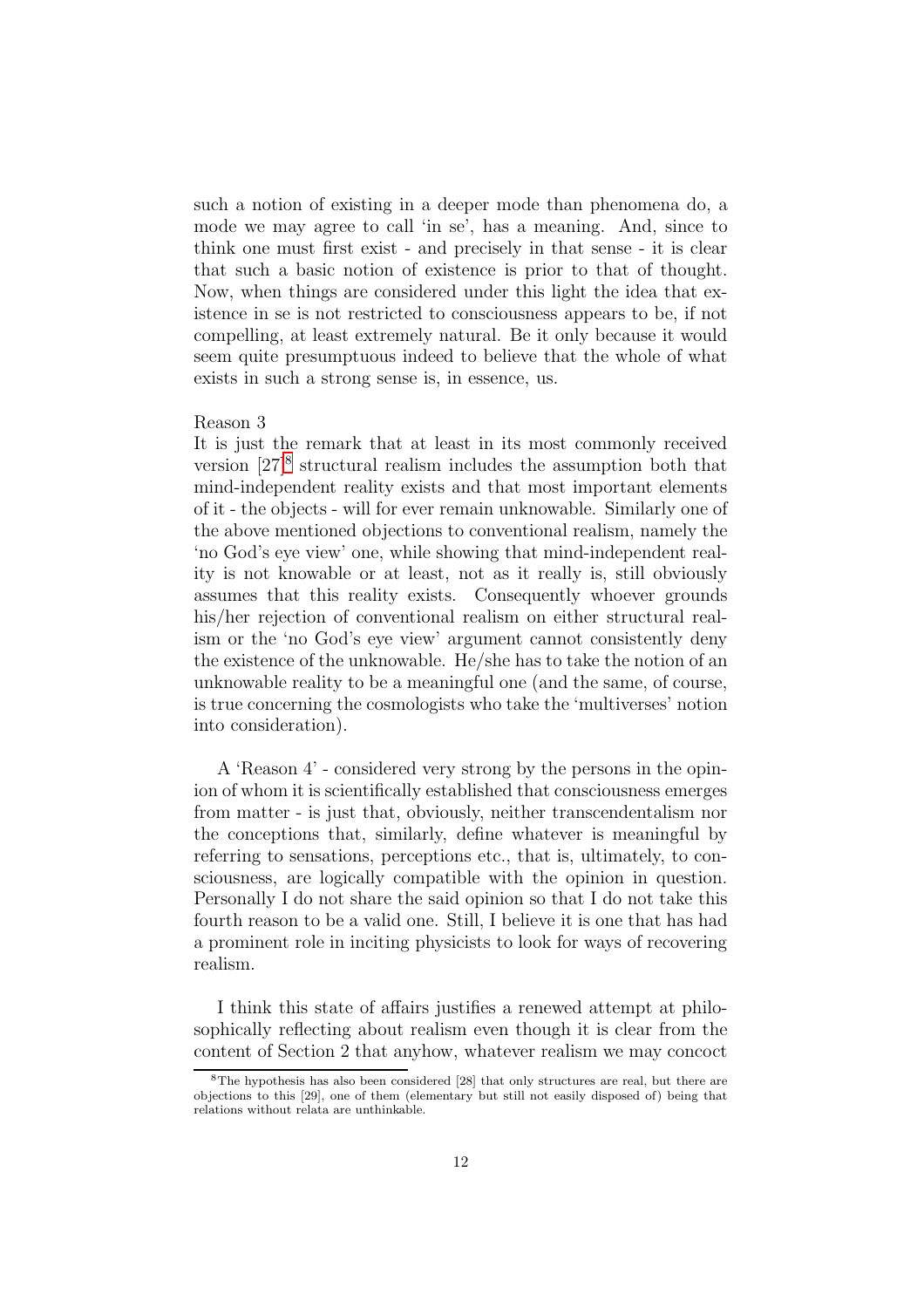will have to differ very much from everything we think we learned from both experience and experiment (as H.Zwirn put it: "it seems that, for the first time in the history of philosophy, choosing to believe in the existence of a world external to all observers and roughly consonant with what we perceive is not possible any more" [30]). In the following Section such an endeavor is described<sup>[9](#page-12-0)</sup>.

## 4 TWO NOTIONS OF REALITY, OPEN REALISM

In philosophy realism is usually defined to be the idea that the notion of a mind-independent reality is not void (there truly is such a reality) and that the said reality is knowable by us, at least in principle. In essence this is the conception Evandro Agazzi referred to when he described : "the basic 'realist' attitude of any knowing subject" to be that "this subject [] believes [his] knowledge actually to be of something other [than himself]", and stressed a few lines further that "this ontologically distinct world must nevertheless be accessible to the subject" [32].

Obviously, according to this definition - and these Agazzi quotations as well - conventional realism is a combination of two distinct views: the idea that the notion of a mind-independent reality is meaningful and the one that this reality is in principle knowable by human beings. Now, it is a fact that from a purely logical point of view nothing forces us to combine the two together. In other terms, the notion of a reality being what it is quite independently of whether or not it is partly or totally knowable is by no means logically inconsistent. True, such a statement may at first sight sound surprising considering the classic objection that the idea of an absolutely (alias in principle) unknowable reality seems meaningless. A moment attention shows however that the inference: "if an idea refers to something unknowable it has no meaning" is consistent only if the meaning of the phrase "to have a meaning" - or "to have no meaning" - is itself defined by (partly or totally) referring to us (to our abilities at perceiving or conceptualizing or acting or etc.). But this ultimate reference to us - a characteristic feature of idealism - is precisely what realism is meant to avoid. In other words, as

<span id="page-12-0"></span><sup>&</sup>lt;sup>9</sup>The idea that consciousness and empirical reality (the phenomena composing the world) generate one another is to be found in the works of several authors including myself [31] and is sometimes considered a substitute to the mind-independent reality notion. This view is questionable however for to claim the phenomena are generated by consciousness means they are appearances to it and it seems unthinkable that a mere appearance should produce - or generate - anything, consciousness in particular. And resorting to the well-known alternative definition of causality, namely the 'regularity' one, according to which a causal link is just an instantiation of some general law, does not help since no known law exists that could here be referred to.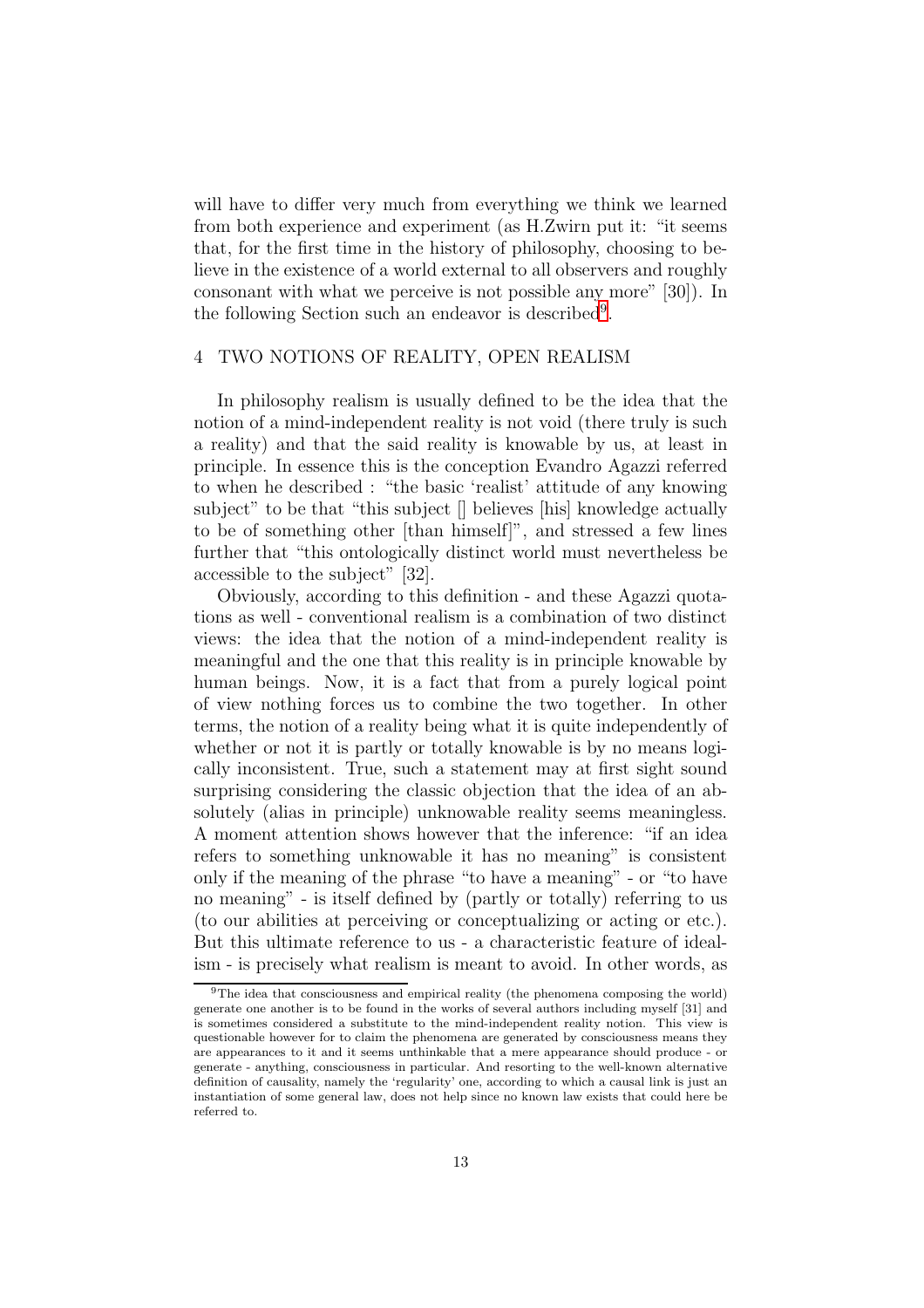soon as we have endorsed the notion of a mind-independent reality we have to consider it to be a primary one that is, one that does not have to be defined or, in other terms, has a meaning by itself, quite independently of our abilities. And this invalidates the objection $^{10}$  $^{10}$  $^{10}$ .

Consequently, it is appropriate to take into consideration two very different versions of realism, both meaningful. From now on we shall, by convention, call 'open realism' just the idea that the notion of mind-independent reality has a meaning and is valid and we shall keep the expression 'conventional realism' for designating, as above, open realism supplemented with the assumption that the entities accepted scientific theories deal with, far from being mere appearances, are elements of mind-independent reality. The open realism notion may, at first sight, look disconcerting but, as already noted, in fact it is, in a way, implicitly postulated by the structural realists as well as by the many philosophers and scientists who quite pertinently point out that since we ourselves are parts of reality it would be most preposterous on our part to maintain we can get a God's eye view of it.

Of course, for open realism not to be a purely gratuitous conjecture devoid of any bearing on what we think or feel it must be assumed that between the reality it refers to and ourselves some causal links somehow exist. In other words it must be assumed that the said reality generates in our mind some pieces of knowledge. Considered alone, this hypothesis in no way implies that we are thereby informed about what reality 'truly is', for the said pieces of knowledge may well be mere recipes for predicting some of our future impressions (or they may even be some pieces of information about it, but uncertain, and so scarce as not to allow for a description). Hence the hypothesis in question, contrary to the one of conventional realism, lays itself open to no sharp refutation either from a scientific or a philosophical provenance.

Things being so, I proposed [31,6,4] a balanced view consisting in considering that the mind-independent reality notion is meaningful, that this entity - which most presumably is not imbedded in space-time - truly 'is' (exists, and not merely in our thought), but is essentially unknowable (in the sense of not being describable with concepts), so that what both commonsense and science refer to and are able to really describe is merely what it generates in our mind and we called empirical reality. Obviously this distinction between

<span id="page-13-0"></span><sup>10</sup>In other terms, pertinent as the celebrated Wittgenstein axiom "whereof we cannot speak, thereof we must keep silent" may be, it remains true that even though such an unknowable reality is not something we should try to describe, still we may entertain the idea of its existence.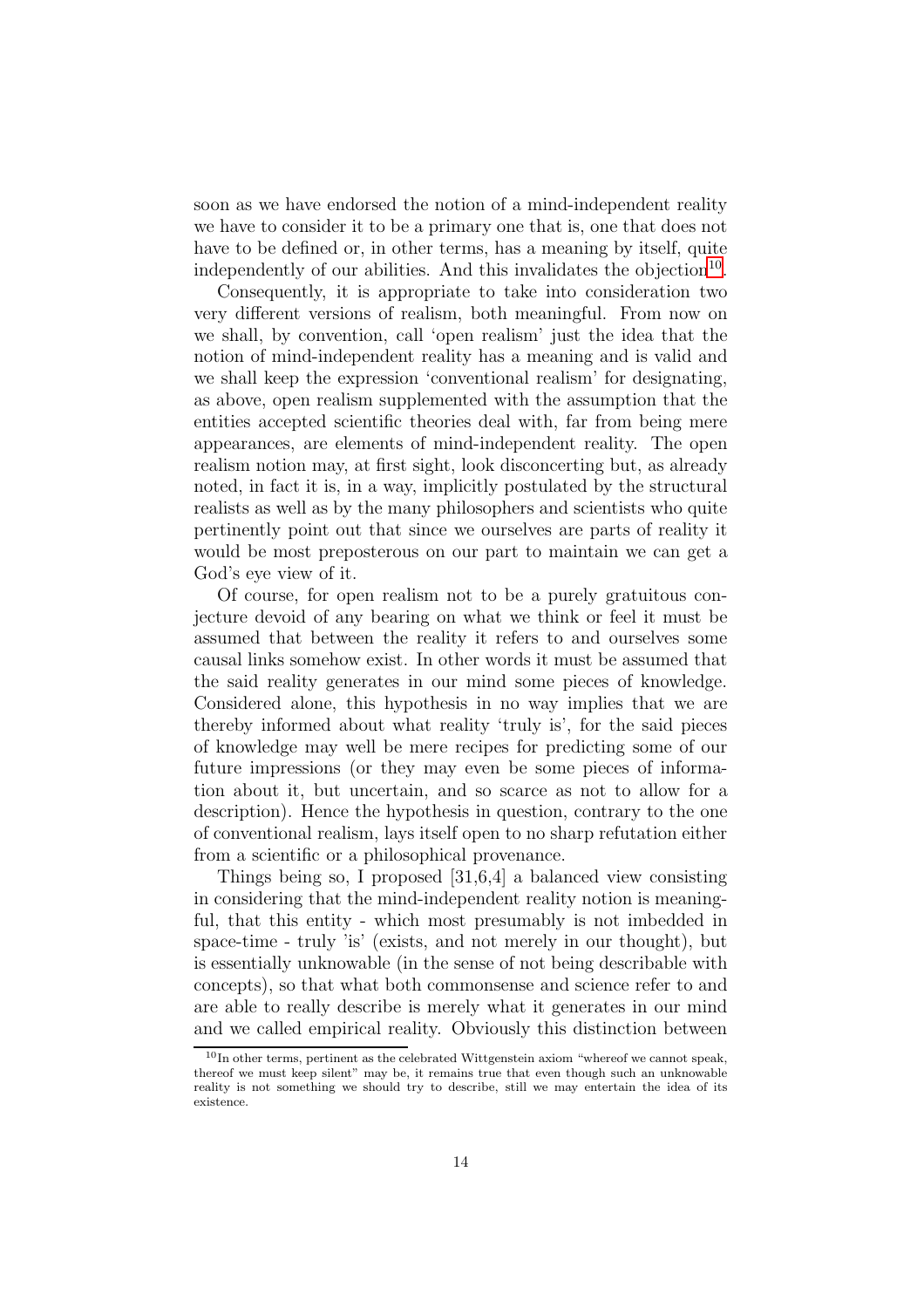two notions of reality is consonant with quite a fundamental one the need for which Evandro Agazzi powerfully stressed, to wit the distinction between the sense and the reference of a concept (see e.g. [23]). As I see things, its necessity rests on two pillars.

The first one is the circumstance that science, and in particular physics - just due to the continuous enlargement of its field of research (toward the very small, the very large etc.) - increasingly meets with problems traditionally considered to lie in the realm of metaphysics, so that it has to be more and more careful to avoid admixture of some imprecise notions to be found in the latter, which implies that to deserve the qualification scientific an inference must be grounded on references fulfilling stricter and stricter requirements. Since, considering the arguments of Section 2, it seems fairly clear that contemporary physics essentially is a purely operationalist theory the said references must ultimately be to intersubjectively valid elementary perceptions ('perception' meaning here the mental act of perceiving).

And the second pillar is just the set of reasons enumerated in Section 3 (see especially Reason 2), which, I think, convincingly indicate that the said human elementary perceptions simply cannot constitute the whole of what exists. Which means that the intersubjective mental events - which are, in the last resort, all that physics may refer to and report on - do not include everything that is existentially meaningful. As above noted, these reasons are not scientific ones; but the fact that conventional realism failed is scientific (i.e. is grounded on arguments of a scientific nature), so that, even for a scientist, the choice between possible rational standpoints is restricted. Roughly speaking it is between the one described here and pure transcendentalism and the arguments of Section 3 speak in favor of the former.

They do so all the more as they seem to indicate that, as noted above, in some way mind-independent reality produces in our minds elements of knowledge, although ones of such a nature as not to allow for actual descriptions of it. Of course the most powerful evidence that this is indeed the case is just precisely that physics makes predictions that turn out right: for, to repeat, such predictions follow from rules (ultimately, the basic quantum mechanical axioms) that unquestionably are elements of knowledge, are most unlikely to be mere inventions of ours (see Section 3, Reason 1) and must therefore proceed from something that is not us. Now, once this has been duly acknowledged it becomes possible and even rather natural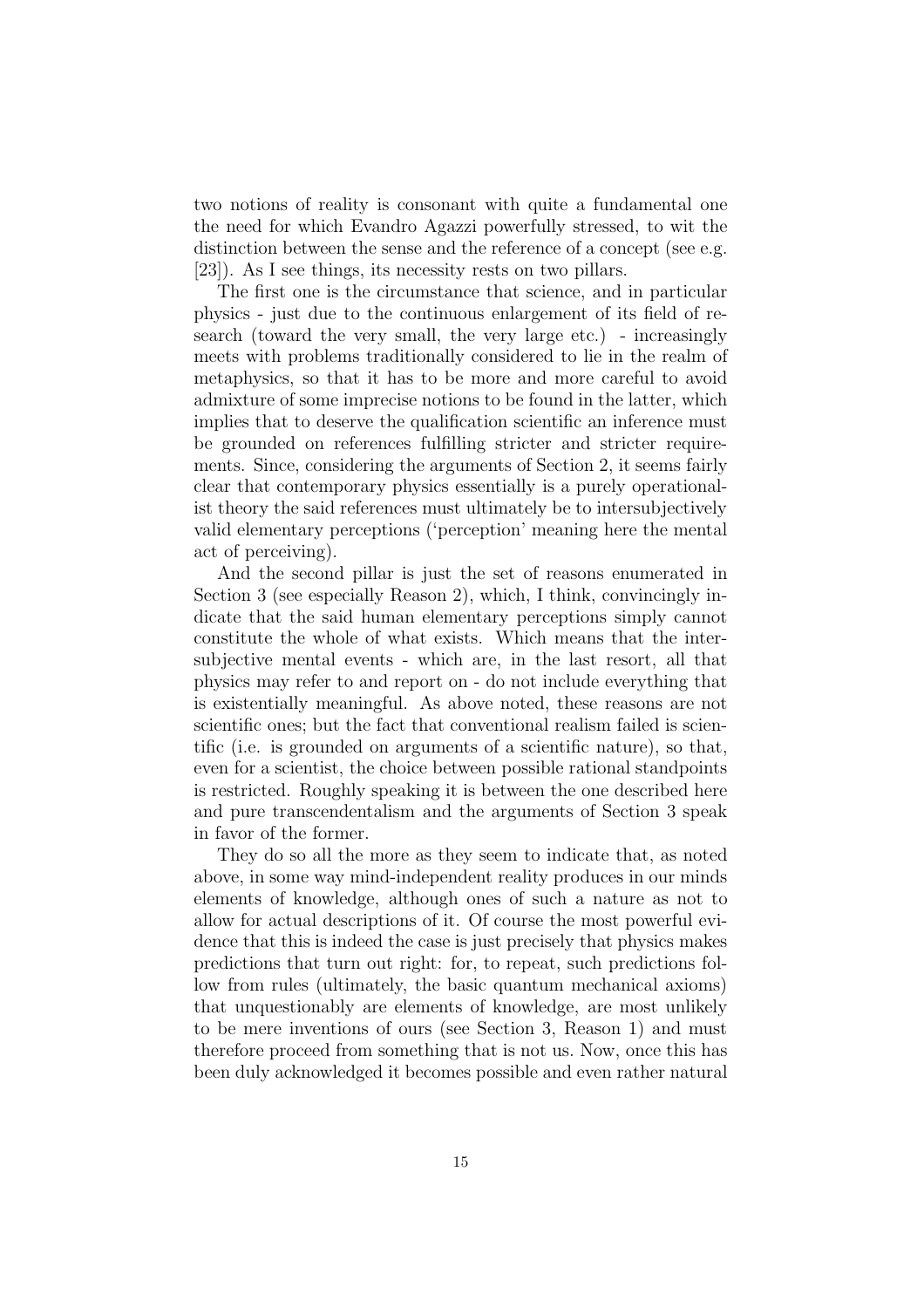to hold that this something also imparts to  $us<sup>11</sup>$  $us<sup>11</sup>$  $us<sup>11</sup>$  other elements of knowledge, some of which, conceivably, may even indicate elements of itself although we cannot know whether or not this is the case (the fundamental constants, for example, fall into that category). Finally, since we cannot know anything for sure concerning this mind-independent reality - this 'ground of things' - it is also conceivable - even though merely conceivable ! - that some elements of our experience are dim signs of its true nature<sup>[12](#page-15-1)</sup>. So that, contrary to what was the case in the classical physics glorious days, admirers, say, of classical music, or nature lovers, may quite consistently and rationally choose to entertain the belief that the emotions they feel when listening to a concert or just looking at appealing landscapes do open to them some kind of a window looking out on the 'ground of things'.

Admittedly this conception raises new questions concerning both matter and consciousness. Regarding matter a received view during the said classical days was that it is, by definition, what the physical science deals with, which implies it was considered knowable, at least in principle. And when, even today, we make use of the word matter we have in mind the idea of something the most important features of which scientific research is somehow able to master. Clearly therefore, short of imparting to it a meaning opposite to the one it has in common language we cannot use it for designating the essentially unknowable mind-independent reality we formed here the notion of. In common language matter means something like the set of the atoms or elementary particles or etc. (together with the corresponding fields) and this, in the conception in hand, implies viewing matter just as a set of phenomena, that is, a set of mere appearances to consciousness.

Concerning consciousness this, in turn, has the immediate but apparently baffling consequence that it renders meaningless the hypothesis considered by most scientists to be the most reasonable one, namely that consciousness emerges from matter : for indeed in the present context this hypothesis would amount to asserting that consciousness emerges from appearances to consciousness, which makes no sense. Bearing this in mind, an idea that seems rather natural is to substitute to the said hypothesis the one that consciousness emerges from mind-independent reality: a view that while sounding

<span id="page-15-0"></span><sup>11</sup>'Us' who may be, or not be, just pieces of it Such purely metaphysical questions are fascinating but, unfortunately, seem to lie somewhat beyond the borderline of the domain human thinking may safely venture into.

<span id="page-15-1"></span> $12$ M.Bitbol noted [33] the similarity between this hypothesis of mine and the one Russell put forward in The Analysis of Matter, according to which without having any knowledge of the thing-in-itself, still, we enjoy an indescribable acquaintance with it.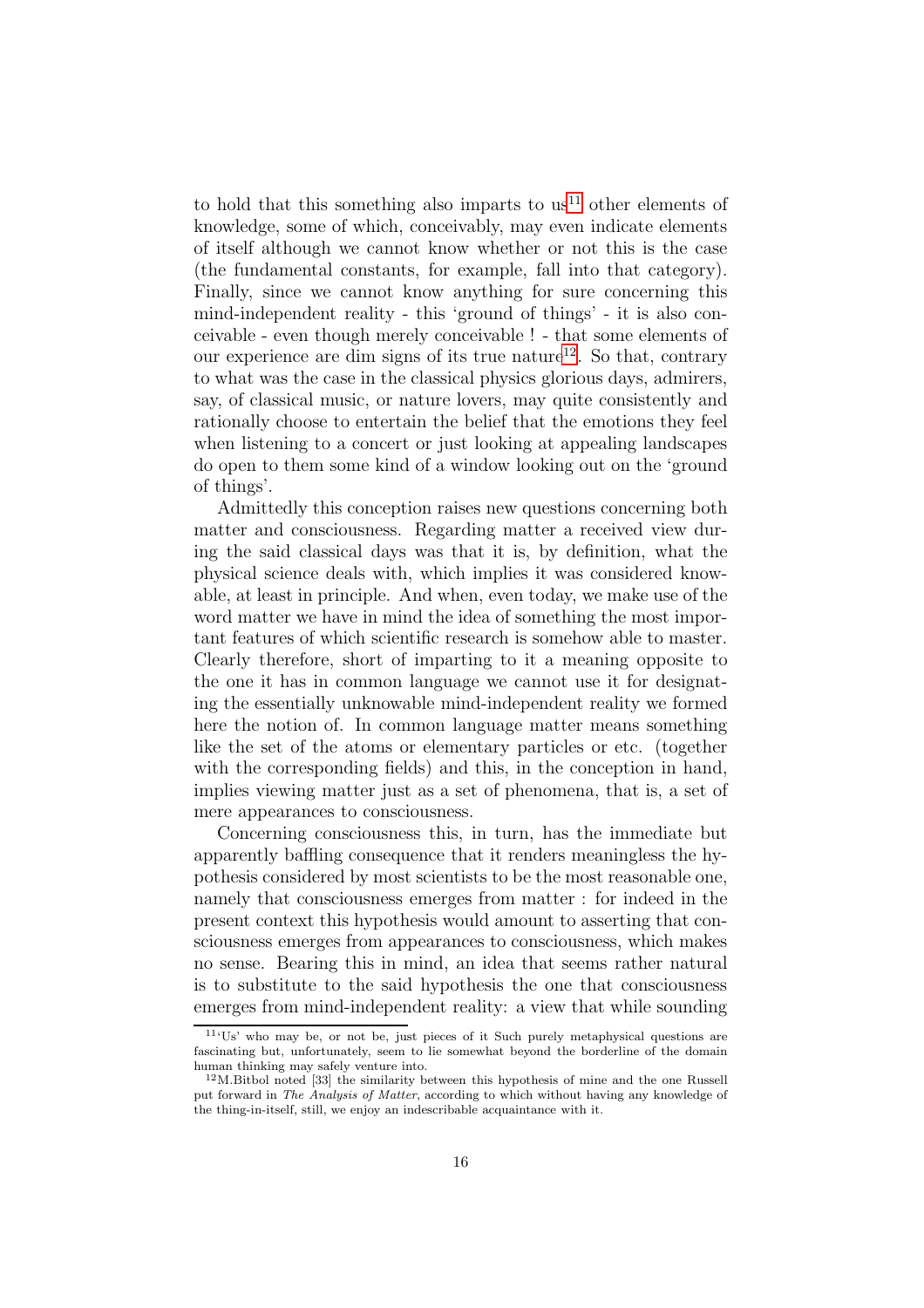rather similar to the hypothesis in question in fact altogether differs from it since it means consciousness emerges from something that lies beyond our intellectual grasp.

## REFERENCES

1 - J. Petitot, Objectivit´e faible et Philosophie transcendantale, in Physique et  $R\acute{e}alit\acute{e}$ , M. Bitbol and S. Laugier eds, Editions Frontière, Paris (1997).

2 - M. Friedman, 'Einstein, Kant and the Relativized A Priori', in Constituting Objectivity, M. Bitbol, P. Kerszberg and J. Petitot eds, The Western Ontario Series in the Philosophy of Science 74, Springer (2009).

3 - W. Heisenberg, Physics and Philosophy, Harper & Brothers, New York (1958).

4 - B. d'Espagnat, Conceptual Foundations of Quantum Mechanics, W. A. Benjamin, Reading, MA (1991), 2d ed reset (1976), 4th ed. Perseus Books, Reading MA (1999).

5 - M. Bitbol, "The problems of other minds: a debate between Schrödinger and Carnap", Phenomenology and the Cognitive Science, 3 (1), 115-123, 2004.

6 - B. d'Espagnat, Veiled Reality, Addison-Wesley 1995, 2d ed. Westview Press, Perseus Books 2003; On Physics and Philosophy, Princeton University Press, (2002).

7 - W. H. Zurek, Phys. Rev. D 26, 1862-1880 (1982).

8 - A. Elby, 'Decoherence and Zurek's existential interpretation of quantum mechanics', in Symp. on foundations of modern physics, P. Busch, P. Lahti & P. Mittelstaedt eds (1993).

9 - R. Healey in Quantum measurement, Decoherence and lodal interpretations, G. Hellman & R. Healey eds., Minessota Studies in the Philosophy of Science, (1998).

10 - J. Bub, Interpreting the quantum world, Cambridge University Press (1997).

11 - W. H. Zurek, 'Decoherence, einselection and the existential interpretation (the rough guide)', in Phil. Trans. R. Soc. Lond. A 356, 1793-1821 (1998).

12 - R. Healey, The Journal of Philosophy, 88, 393-421 (1881).

13 - M. Esfeld - Holism in Philosophy of Mind and Philosophy of Physics, Kluwer (2001).

14 - C. Rovelli, International Journal of Theoretical Physics, 35, 1637-1657), World Scientific (1996).

15 - E. Schrödinger, 'Discussion of probability relations between separated systems', Proc. Camb. Phil Soc. 31, 555-563 (1935).